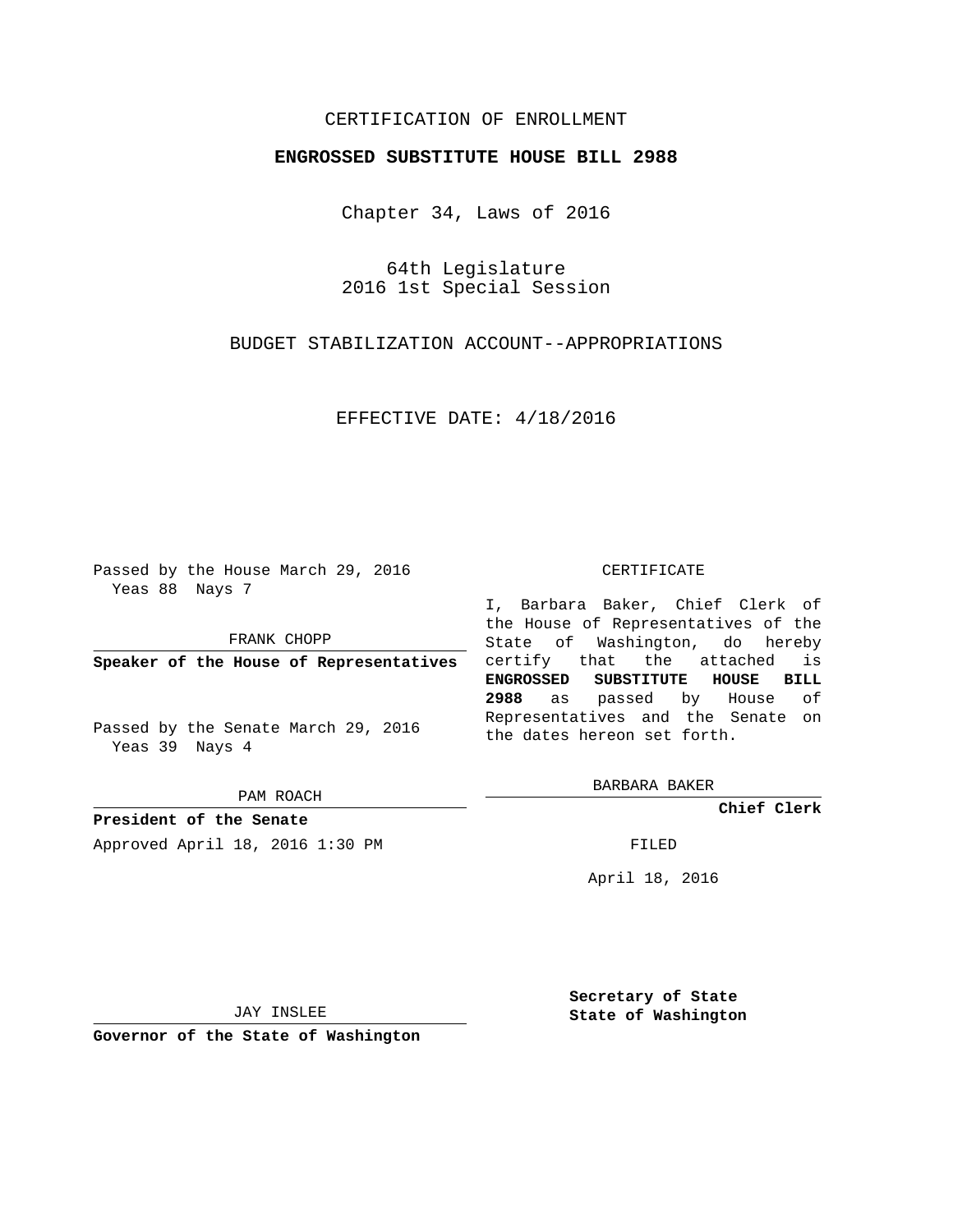### **ENGROSSED SUBSTITUTE HOUSE BILL 2988**

Passed Legislature - 2016 1st Special Session

**State of Washington 64th Legislature 2016 Regular Session By** House Appropriations (originally sponsored by Representative Dunshee)

READ FIRST TIME 02/24/16.

 AN ACT Relating to making expenditures from the budget stabilization account to make critical investments; creating new sections; making appropriations; and declaring an emergency.

BE IT ENACTED BY THE LEGISLATURE OF THE STATE OF WASHINGTON:

 NEW SECTION. **Sec. 1.** The legislature finds that the 2015 wildfires constituted a catastrophic event that resulted in a state of emergency. The legislature intends to make appropriations from the budget stabilization account to address this emergency.

 NEW SECTION. **Sec. 2.** FOR THE DEPARTMENT OF NATURAL RESOURCES— FIRES. The sum of \$154,966,000 is appropriated from the budget stabilization account for the fiscal year ending June 30, 2016, and is provided solely for fire suppression costs incurred by the department of natural resources during the 2015 fire season. Amounts provided in this section may not be used to pay for the department's indirect and administrative expenses. For purposes of RCW 43.88.055(4), the appropriation in this section does not suspend the requirements of RCW 43.88.055(1).

 NEW SECTION. **Sec. 3.** FOR THE DEPARTMENT OF FISH AND WILDLIFE— FIRES. The sum of \$155,000 is appropriated from the budget